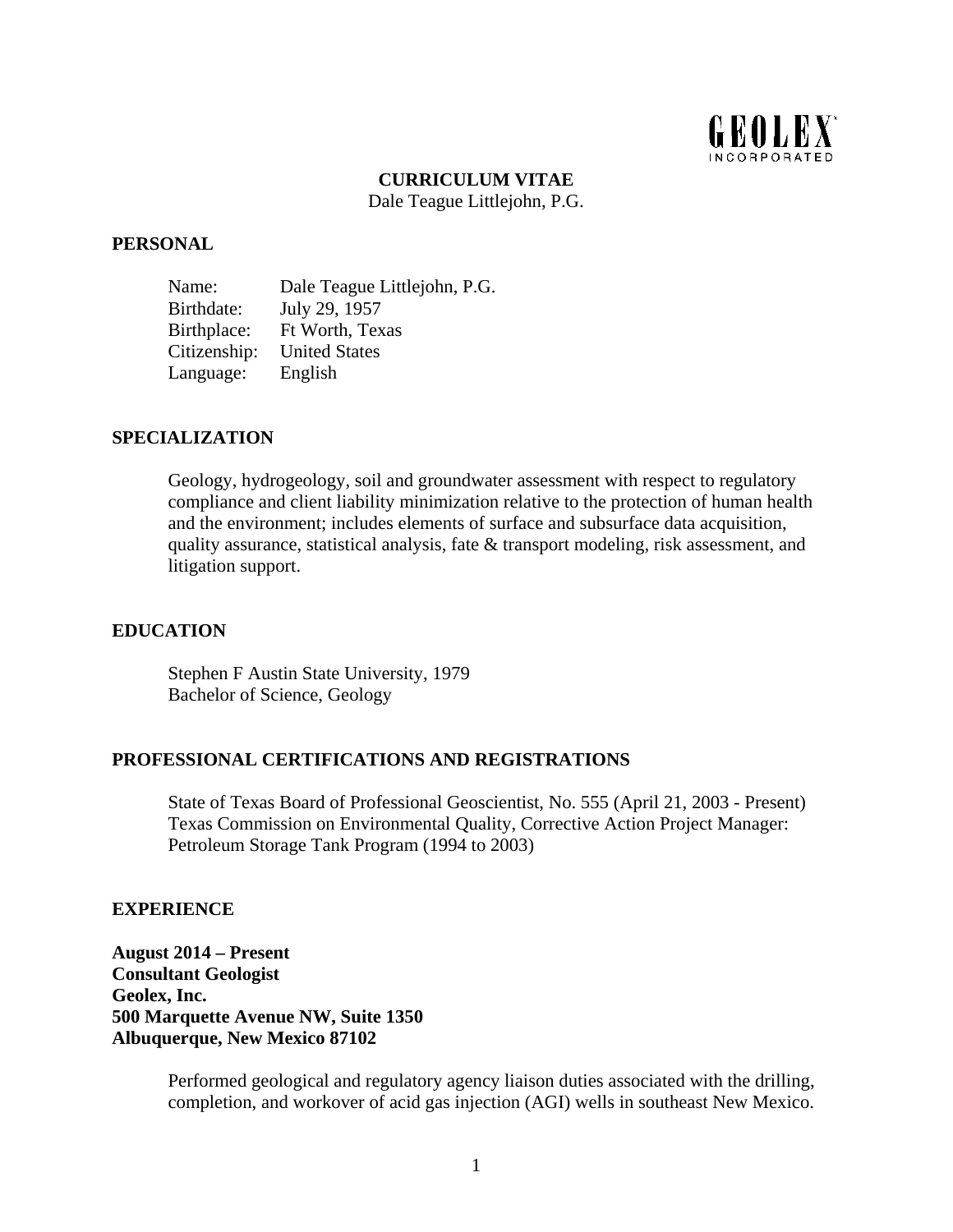These duties included 24-hour oversight and evaluation of geological data (lithological logs, electric logs, drilling breaks, gas shows, etc.) and coordinating with client, drilling contractor, safety contractor, and regulatory agencies to insure that the drilling, installation of casing, cementing, formation testing (Step-Rate), installation of surface and subsurface valves and sensors, and final mechanical integrity testing were performed according to permit requirements. Communication with regulatory agencies included: (1) providing specific notices of activities requiring regulatory witness, (2) represent the client and drilling contractor before regulatory personnel during on-site inspections (3) secure regulatory pre-approvals for any changes to original drilling or completion plans or variance for permit alterations, (4) submittal of regulatory reports and forms required by the various agencies that describe the details of all completed and ongoing well site activities, and (5) preparation of final report that includes all aspects of the AGI well installation from initial permit application to final injection approval.

## **February 2012 – Present Consultant Geologist R. T. Hicks Consultants, LTD. 901 Rio Grande Blvd. NW, Suite F-142 Albuquerque, New Mexico 87104**

Performed site-specific geological and environmental evaluations associated with the permitting of oil well drilling reserve pits and other treated fluid pits in compliance with the New Mexico "Pit Rule" (19.15.17 NMAC). These duties included: (1) an assessment of rule applicability relative to depth of groundwater, location of natural surface drainage and karst features, and the location of man-made features, (2) preparation, submittal, and defense of the pit application (NMOCD Form C-144), (3) oversight of excavation and pit liner installation contractors to insure compliance with the approved permit, (4) periodic inspection of the pit liner during drilling operations to document and correct potential release issues, (5) provide landowner and regulatory notices relative to pit closure, (6) oversight and documentation of pit closure and re-seeding activities, and (7) prepare and submit final pit closure forms to the regulatory agency.

## **May 1994 – Present**

**Trident Environmental: Geologist/Projection Manager, Partner (April 2001 – Present) TRW Environmental Services: Env. Project Manager (January 1999 – March 2001) BDM International: Environmental Project Manager (January 1997 – December 1998) Geoscience Consultants Ltd: Env. Project Manager (May 1994 – December 1996) Midland, Texas** 

Mr. Littlejohn was initially hired by Geoscience Consultants Ltd (based in Albuquerque) to open the Midland, Texas office in order to better service existing environmental clients in the Permian Basin. Ultimately, BDM International acquired Geoscience Consultants and BDM was acquired by TRW. In 2001 TRW discontinued its environmental services division and the remaining three Midland employees formed Trident Environmental.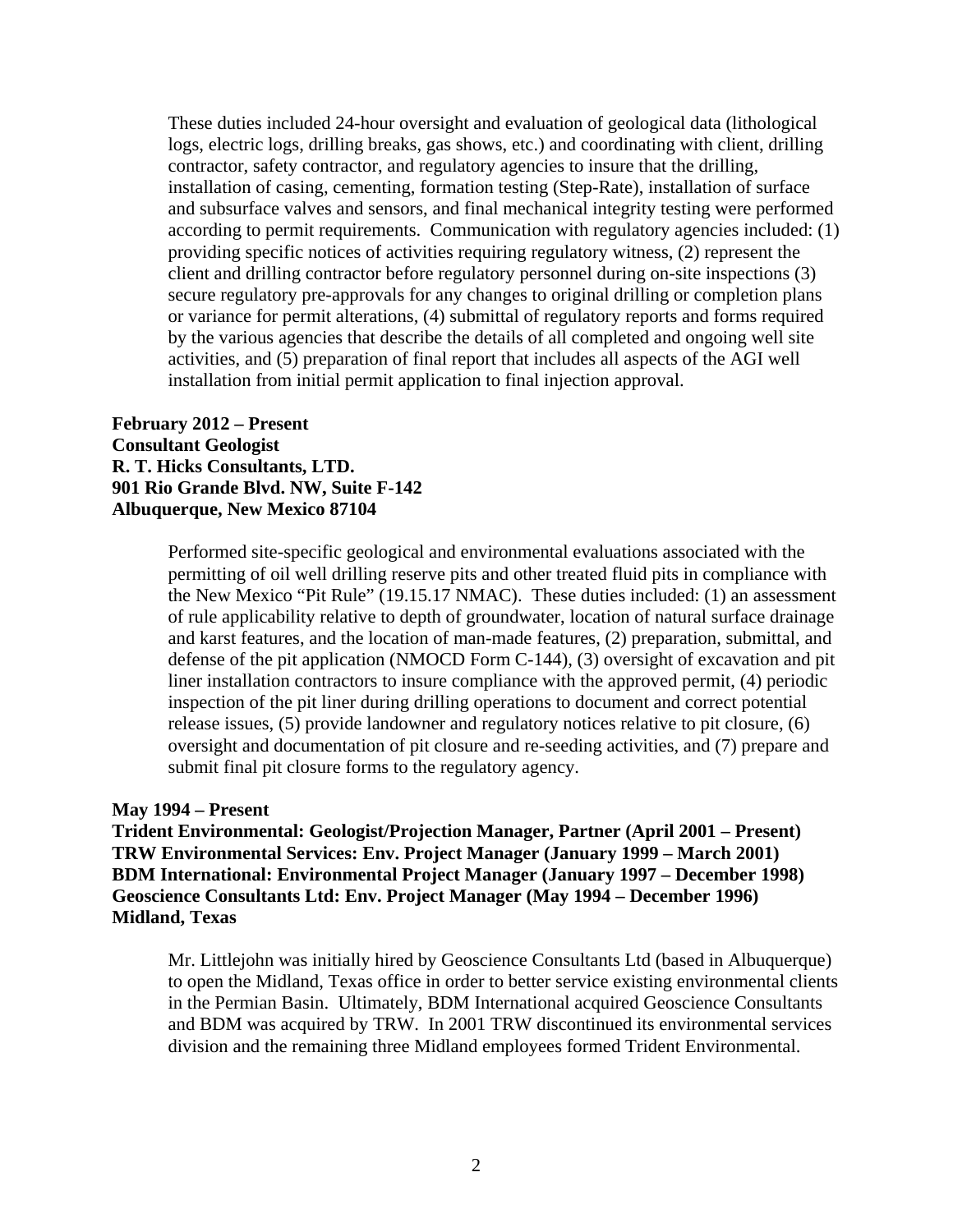As a team leader from 1994 to 2001 duties included, in addition to project management, oversight and evaluation of the Midland employees and employees located in the Redlands, California and Bartlesville, Oklahoma satellite offices.

As a geologist and environmental project manager from 1994 to the present, duties included all phases of environmental assessments involving spills of fuel hydrocarbons, crude oil, hydrocarbon condensate, oil field brine water, elemental mercury, biological waste products, NORM radiation-impacted tank bottom sludge, and RCRA metal residue from manufacturing operations. Of specific note are the following projects that were managed, or continue to be managed, to full compliance with the regulatory authorities and satisfaction of the client:

- 1. Currently managing the post-closure care and monitoring of a closed landfill and a closed wastewater management facility located within a decommissioned refinery in central Texas. The project required the preparation, submittal, and defense of a Part A/Part B RCRA Hazardous and Industrial Waste Permit renewal application in compliance with 40 CFR 270 as promulgated by 30 TAC 305.65 and 30 TAC 335.151-183. Additionally, ongoing activities include the compliance point groundwater monitoring and the management of a large analytical database according to the statistical methods required under the current EPA unified guidance document. Detailed activity reports for each site are prepared and submitted on an annual basis.
- 2. Performed an environmental assessment and secured regulatory closure of a soil and groundwater impact site at a fuel terminal in central Texas utilizing the Texas Commission on Environmental Quality (TCEQ), Texas Risk Reduction Program (TRRP) under 30 TAC 350. The project required the preparation and submittal of an Affected Property Assessment Report (APAR), a Response Action Completion Report (RACR), and a Response Action Plan (RAP). Ultimately, regulatory closure was secured through groundwater monitoring and the application of institutional controls with no engineered remediation.
- 3. Managed and oversaw the complete decommissioning and termination of a discharge waste permit for a "treated effluent to land-application" facility at a cheese processing plant in southeast New Mexico. All of the work was performed under the guidance of the New Mexico Environmental Department (NMED). The project included the removal of waste sludge and the associated treatment lagoons requiring restoration of the natural topography. Additionally, lift stations, piping, waste brine tanks, and mechanical treatment equipment were removed or closed in-place. Regulatory closure was achieved based post-closure monitoring of the underlying groundwater and a final inspection by the NMED.
- 4. Conducted approximately 40 Phase I Assessments of crude oil production facilities, pipeline facilities (including booster stations and tank farms), and oil fields. The properties range in size from 2 wells and a tank battery to a 500 well field with a major regional pipeline system. The assessment reports generated from the activities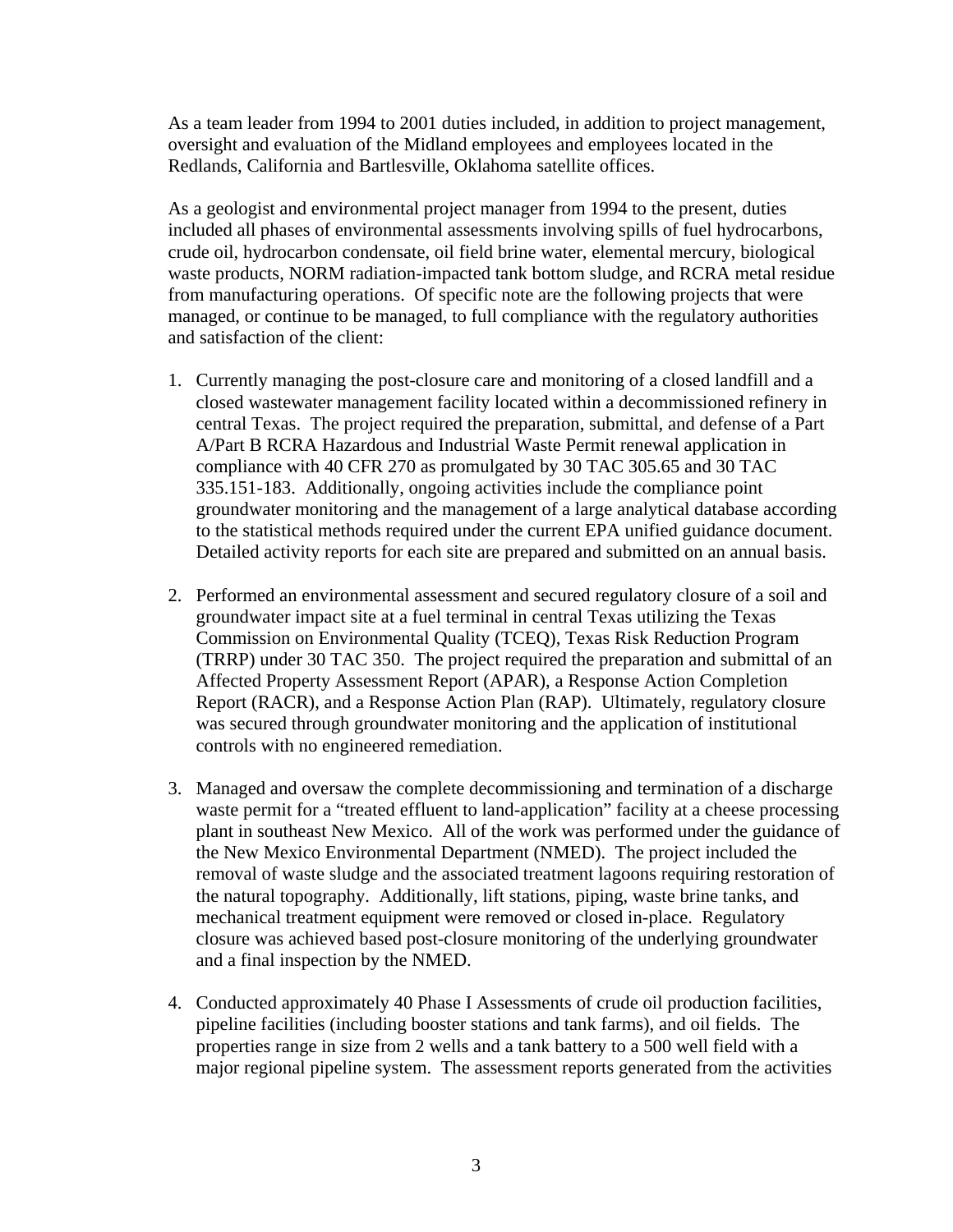were utilized to identify potential environmental liabilities for cost consideration prior to acquisition.

- 5. Served as Project Manager over the Phase II environmental investigations of three large pipeline acquisitions for a major gas gathering company. The work was performed to determine the extent of hydrocarbon (natural gas liquids) and mercury impacts to the soil and groundwater from the production, storage, and metering equipment along the pipeline and at approximately 65 processing facilities. Cost analyses were then performed in order to adjust the property sell price to accommodate anticipated regulatory actions. Once the gas gathering systems were acquired, Phase III environmental site and risk assessments were performed to identify facilities requiring further corrective actions. In most cases the results of the risk assessments were used to justify limited remedial actions, establishment of institutional controls, and secure regulatory closure.
- 6. Served as Project Manager over the closure of a 45-well oil field, located in an environmentally sensitive setting, near federally protected recreation and wilderness areas in Colorado. The project required the performance of Phase II and Phase III environmental assessments, the coordination and supervision of the plugging and abandonment of oil wells, the destruction and removal of a large tank battery, and the disposition of hydrocarbon contaminated soil and NORM contaminated sludge.
- 7. Continue to serve as regulatory and environmental oversight liaison for large working cattle ranch in West Texas. Activities include evaluation of surface water and groundwater resources, oversight of a third-party assessment and remediation contractor concerning a decommissioned gasoline refinery and LPG storage cavern, and negotiations with oil production companies and their representatives concerning hydrocarbon-, salt-, and chemical-impacted soil and groundwater.

# **November 1988 – May 1994 Petro-Global Consultants Environmental Project Manager, Partner Midland, Texas**

Founder and partner of Petro-Global Consultants; served as the primary corrective action project manager for dozens of leaking petroleum storage tank (LPST) sites under the supervision and direction of the regulatory authority of the TCEQ. Duties included service station tank and piping removal oversight, installation and sampling of monitoring wells, evaluation of health risks to potential receptors, preparation of assessment reports, proposal and oversight of soil and groundwater remediation, and management of associated costs with respect to the Texas LPST reimbursement fund. Was also involved in Phase I ESAs and spill assessments associated with oil field operations under the authority of the Railroad Commission of Texas.